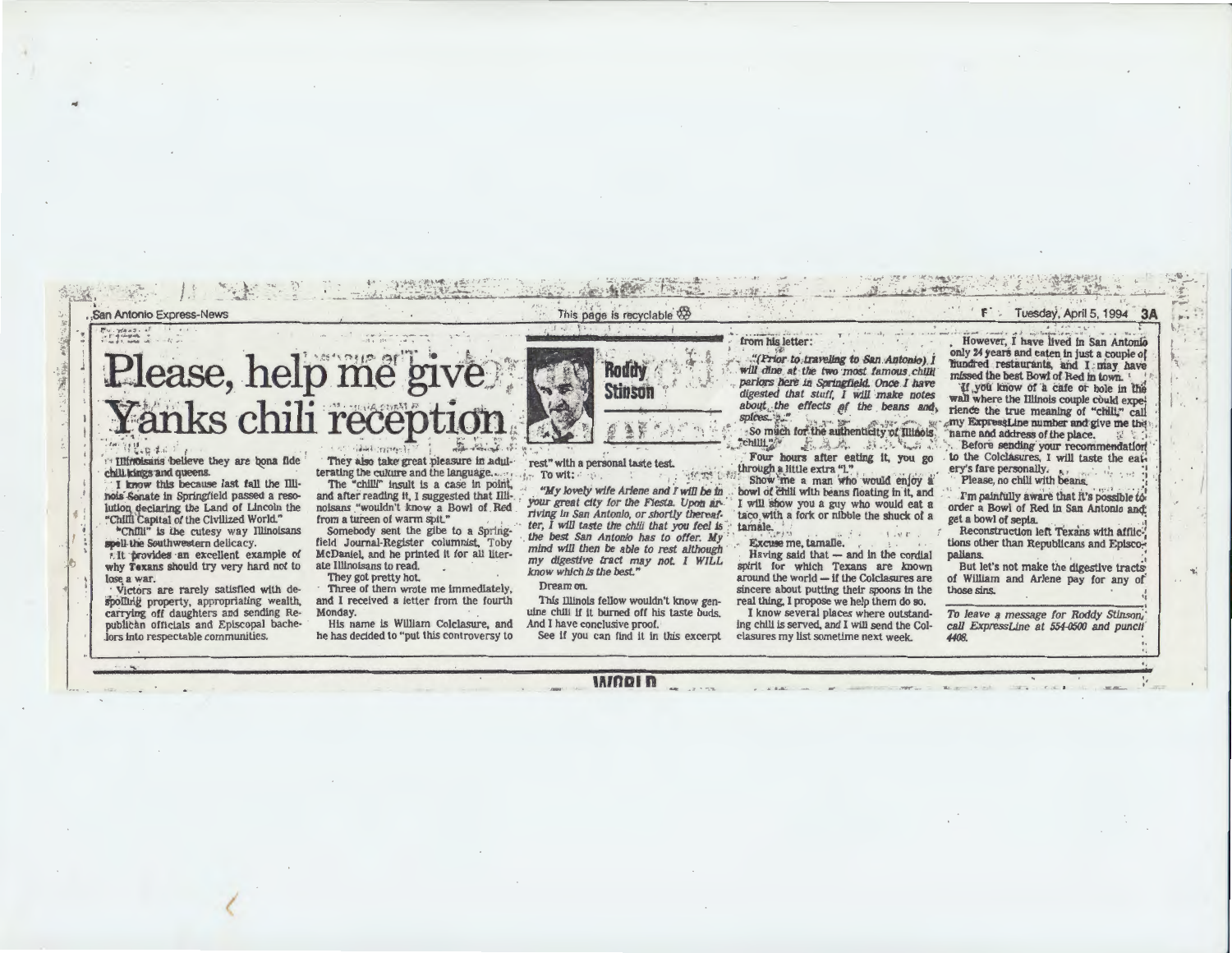APRIL 11, 1994

MR. RODDY STINSON, SAN ANTONIO EXPRESS NEWS, SAN ANTONIO, TX.78205 DEAR RODDY:

Crow

I COULD NOT MISS YOUR PLEA FOR HELP" PLEASE HELP ME GIVE YANKS CHILI RECEPTION". 808 AND ANN ANGEL, TWO OF THE MOST AFFECTIONATE-HOSTS IN SAN ANTONIO HAVE AGREED TO HAVE WILLIAM COLCLASURE ANO HIS LOVELY WIFE ARLENE AS GUESTS IN THIER HOME TO TASTE SOME SAN ANTONIO CHILI. THE COUPLE ARE MEMBERS OF SEVERAL CHILI CLUBS ASSOCIATED WITH CASI.

SOMEHOW I THOUGHT THE "CHILI-BEANS" DISPUTE WAS SETTLED LONG AGO. AS I RECALL ONE OF THE FIRST WORLD INTERNATIONAL CHILI COOKOFFS WAS IN 1967 AT TERLINGUA, TEXAS. TWO COOKS COMPETED, WICK FOWLER, A WAR CORESPONDENT FROM AUSTIN, TEXAS ANO H. ALLEN SMITH, A BRAGGART NEWS MAN FROM NEW YORK CITY. HE SAID" NOBODY KNOWS MORE ABOUT CHILI THAN DO I " C.A.S.I. MEANING CHILI APPRECIATION SOCIETY INTERNATIONAL WAS FOUNDED AROUND 1952 AND IN 1964 IT INSTALLED CHAPTERS AROUND THE WORLD. SOMETIME IN THE EARLY 70S CHAPTERS WAS CHANGED TO PODS AND THE SAN . ANTONIO CLUB WAS THE SECOND POD TO BE NAMED.

THE FIRST INTERNATIONAL CHILI CDOKOFF SPONSORED BY CASI WAS IN 1967 ANO THE REFEREE FRANK TOLBERT WHO HAO HELPED ORGANIZE THE AFFAIR HAO TO DECLARE THE CONTEST A DRAW BECAUSE THE THIRD JUDGE TASTED SMITH'S CHILI FIRST ANO WENT INTO CONVULSIONS ANO WAS NEVER ABLE TO TASTE FOWLER'S CHILI. YOU SEE HALLIE STILLWILL, A DISTANT RELATIVE OF SMITH ONLY HAD TO TASTE A PINTO BEAN FROM HIS CHILI AND SHE VOTED FOR SOUPY SMITH. SHE THEN ATE APLENTY FROWFOWLERS MAGNIFICENT CHILI.

IN 1968 "WINO" DE SILVA COOKED AGAINST FOWLER AND WITH SOME HELP FROM HIS CALIFORNIA FRIENDS AS JUDGES WON THE CHAMPIONSHIP. IN 1969 C. V. WOOD CAME FROM CALIFORNIA AND AGAIN BEAT FOWLER WITH ALL SORTS TRICKS ANO GIMMICKS. WICK FOWLER FINALLY WON THE CHAMPIONSHIP IN 1970 WHEN THE JUDGING RULES WERE IMPROVED.

IN 1973 JOE OE FRATES FROM SPRINGFIELD, ILL. WON THE CHAMPION-SHIP. HE HAO LEARNED TO COOK CHILI FROM HIS FATHER WHO WORKED IN A DALLAS PUB THAT SERVED CHILI. MR. DE FRANTES HAD HOOKED UP WITH A WEST COAST GROUP. IN 1975 HE WON THE I.C.S. CALIFORNIA CHAMPIONSHIP. HE CALLED HIS CONCOCTION" CHILLY" EXPLAINING THE DOUBLE LL.